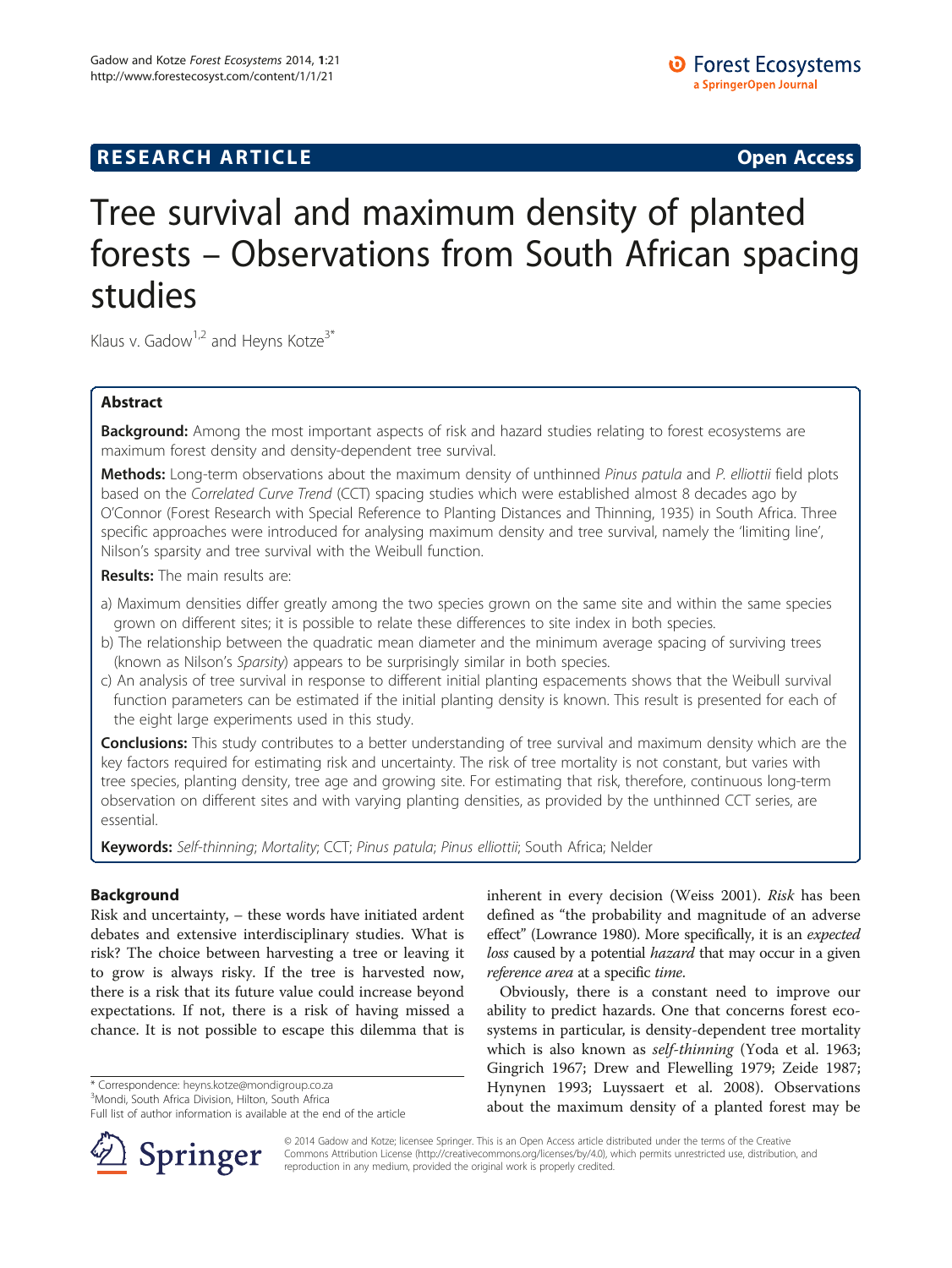assessed in unthinned and sufficiently large field plots maintained over long periods of time. Ideally, the experiment should include planting densities ranging from very low to very high stocking. High planting densities demonstrate effects of self-thinning while low densities reveal how widely-spaced trees are capable of occupying available free growing space. The study sites should be observed throughout the life of the trees to eliminate age effects, and they should cover an area that will carry a sufficient number of surviving large trees at maturity. Such a design will provide information about the maximum density of a planted forest independent of tree age or average tree size. Accordingly, this contribution presents a study based on long-term observations of maximum density in unthinned Pinus patula, P. elliottii and Eucalyptus grandis field plots based on Correlated Curve Trend (CCT) spacing studies established by O'Connor ([1935\)](#page-8-0) in South Africa.

Maximum forest density may be one indicator of shifts in ecosystem response to changes in the climate (Grace et al. [2002](#page-7-0); Greenberg et al. [2009\)](#page-7-0). Observations about maximum forest density may thus provide a new powerful basis for environmental gradient analysis, for example in addressing the question: which are the site conditions that most affect the potential density of a forest ecosystem? Knowledge of maximum forest density, for example in the Tropics or in Boreal regions, will permit potential Biomass and Carbon Estimates and relate those estimates to observed values.

In addition, the ability to predict maximum forest density will enable foresters to quantify the reduction of biomass and the loss in carbon sequestration by timber harvesting. This will permit more accurate and comprehensive comparisons of alternative "paths" of forest management (Gadow [2013](#page-7-0)). Thus, there are good reasons for improving our ability to estimate the potential density of managed and unmanaged forest ecosystems.

Based on previous studies of long-term experiments in unmanaged forests growing at very high densities, we conclude that the problem of estimating potential density is not as trivial as it may appear. Accordingly, the objective of this contribution is to estimate the potential density of unthinned forests using a detailed and comprehensive dataset and specific modeling approaches, including individual tree survival functions. We want to investigate the effect of different growing sites on the maximum density of the same species and the maximum density of different species growing on the same site.

## Methods

This section presents details about the CCT spacing trials and the observations that were used in this study, and the methods that were applied.

#### The observations

Direct assessment of the potential density, and of the development towards that elusive state, requires densely stocked unmanaged and sufficiently large field plots that are enumerated regularly during long observation periods. A rare example of such an elaborate experiment is the Correlated Curve Trend (CCT) spacing study established by O'Connor [\(1935\)](#page-8-0) in South Africa. The CCT experiment is a classic spacing trial designed to predict yields from plantations of various species of pine and eucalyptus for a wide range of densities, varying between extremely dense (2965 stems per ha) and free growth (124 stems per ha). Additional file [1](#page-7-0): Table S1 shows details of the eight experiments used in this paper, and a map with their locations in South Africa.

The original objective of the CCT study was to predict yields from plantations of various species of pine and eucalypt for a wide range of planting densities. Most of the experiments were established between 1936 and 1938 and several detailed descriptions of the CCT design were published during the past 70 years (see for example Craib [1939](#page-7-0); Marsh [1957;](#page-8-0) O'Connor [1960;](#page-8-0) Burgers [1976](#page-7-0); Van Laar [1982](#page-8-0); Gadow [1987](#page-7-0); Bredenkamp et al. [2000](#page-7-0)). Some relevant details of four spacing trials each for Pinus patula and P. elliotti are presented in Additional file [1:](#page-7-0) Table S1. The altitudes range from 53 m.a.s.l. (Kwambonambi) to 1400 m.a.s.l. (Nelshoogte), the mean annual temperatures from 15.9°C (Weza) to 21.8°C (Dukuduku) and the mean annual precipitation from 830 mm (Weza) to 1463mm (MacMac).

Soil depths and geology were also assessed in each of the eight experiments. With a depth of 120-150 cm the soils are deep in all experiments. Humic soils on granite are encountered in the MacMac and Nelshoogte experiments, sandy soils in Dukuduku and Kwambonambi and red apedal dystrophic soils in Entabeni on basalt. The mean height of dominant trees at age 20 (SI20) is lowest for P. elliottii at Dukuduku (17.0 m) and highest for P. patula at MacMac (24.3 m). Further details are presented in Additional file [1](#page-7-0): Table S1.

The typical CCT experiment consists of 18 plots, covering 0.081 ha each. Nine of the 18 plots were left unthinned, the other nine were subjected to various thinning regimes. The treatment details for plots 1-8, and a map of the CCT spacing study Nelshoogte, are presented in Additional file [2](#page-7-0): Table S2.

The unthinned experiment, known as the Basic Series, provides information about the growth of unthinned stands for a wide of range of planting densities. In the other, known as the Thinned Series, the response to various thinning regimes may be assessed. Eight nominal stand densities, ranging from 124 to 2965 stems per hectare, were established in plots 1 to 8 of the basic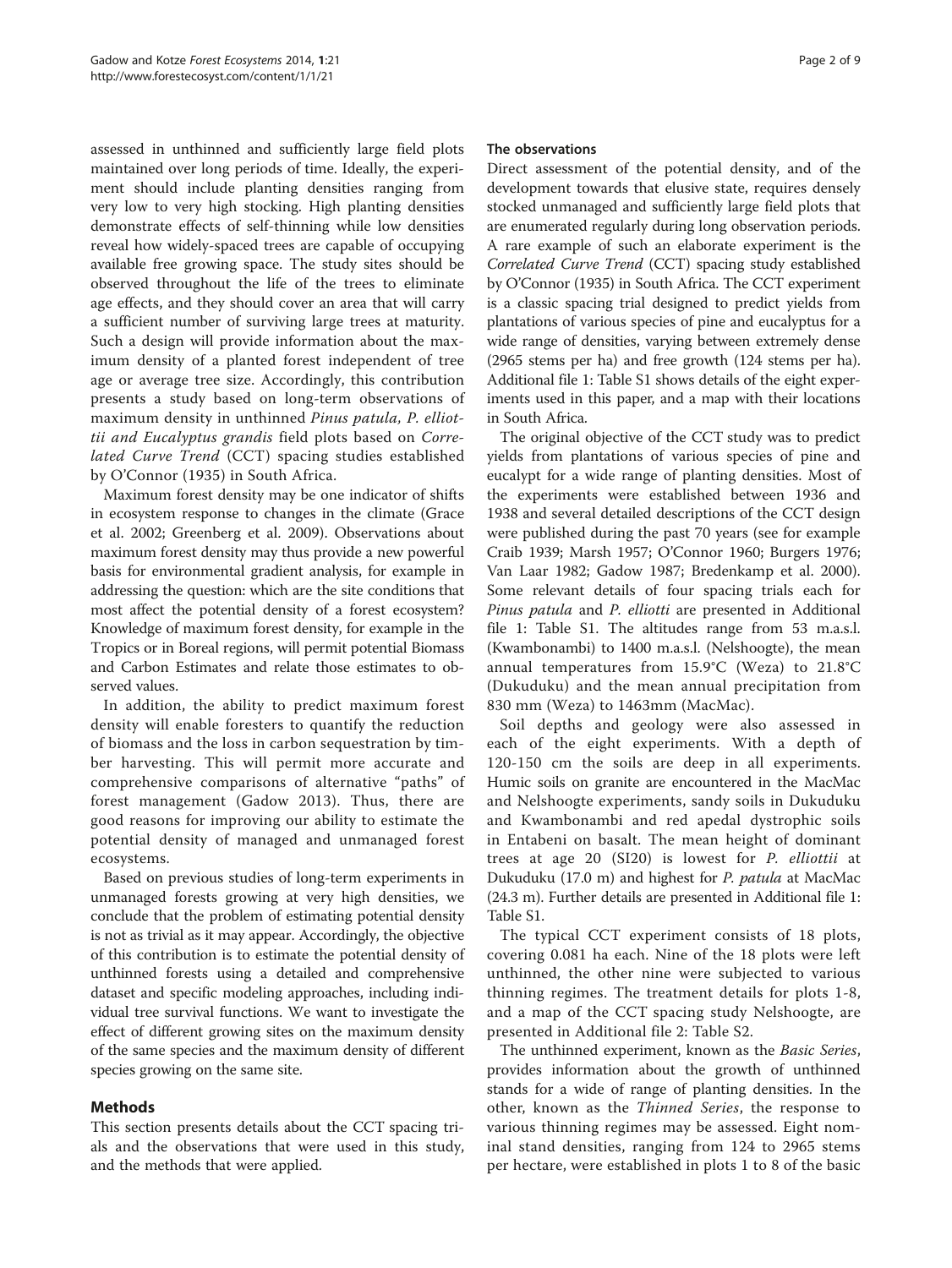<span id="page-2-0"></span>series. In order to avoid suppression by competing herbaceous flora, all plots were initially planted at 2965 stems per hectare and then thinned 'in advance of competition' until the nominal stocking was achieved (for further details of the trial design refer to Bredenkamp [1984](#page-7-0) and Gadow and Bredenkamp [1992](#page-7-0), p. 55 et sqq.). In this study only the results from several basic series are used.

Data from the CCT experiments are suitable for analysing tree survival in response to forest density and tree age. Additional climate and soil data have become available more recently, allowing a more detailed analysis of environmental effects.

#### Methods to describe maximum density

This section introduces three specific approaches for analyzing maximum density and tree survival. We define the rate of survival as the ratio  $\frac{N_2}{N_1}$  while mortality may be expressed by  $\frac{N_1-N_2}{N_1}$ .

#### Limiting line

Populations of trees growing at high densities are subject to density-dependent mortality or self-thinning. For a given average tree size there is a limit to the number of trees that may co-exist. The relationship between the average tree size (increasing over time) and the number of live trees per unit area (declining over time) may be described by means of a "limiting relationship" or "limiting line". A convenient model for estimating this relationship is the following:

$$
N_{\text{max}} = a_0 D^{a_1} \tag{1a}
$$

where Nmax is the maximum number of surviving trees per ha<sub>,</sub> D is the quadratic mean diameter [cm] and  $a_0$ ,  $a_1$ are empirical parameters which can be estimated from fully stocked, unthinned trials. Reineke ([1933](#page-8-0)) plotted the number of trees per unit area of "fully stocked stands" over their average diameter and concluded that the  $a_1$  parameter is a constant equal to -1.605 (Oliver and Larson [1996](#page-8-0), pp 353–354; Zeide [2004\)](#page-8-0).

## Nilson's sparsity

In the case of a regular spatial distribution of the trees within a forest, the average distance between the trees (L) may be estimated by the square root of the number of  $m<sup>2</sup>$  in a hectare divided by the number of trees per ha $(N)$ :

$$
L = \frac{100}{\sqrt{N}}\tag{2}
$$

Nilson [\(2006\)](#page-8-0) called this average distance between the trees "stand sparsity" and proposed to estimate the minimum distance among the survivors using the following relationship:

$$
Lmin = a + b \cdot D \tag{3}
$$

Lmin is the stand sparsity (m), and D is the quadratic mean diameter (cm) of the trees in a stand; a and b are empirical parameters. The two variables have the same dimension and the relationship is assumed to be linear. Nilson's sparsity is an alternative way of evaluating the limiting density of trees, and thus an alternative to the limiting line. We may use equations (2) and (3) to get:

$$
N_{max} = \frac{10000}{(a + b \cdot D)^2}
$$
 (1b)

If this equation is fitted to the data, the results are almost identical to those obtained with equation (1a). In both 1a and 1b, the dependent and independent variables have different units (N per ha and cm).

## Tree survival

Survival analysis is most often defined as a class of statistical methods for studying the occurrence and timing of events, such as death (e.g., Cox and Oakes [1984](#page-7-0)). Survival analysis investigates the distribution of the non-negative random variable T which in our study describes the forest age (Staupendahl [2011](#page-8-0); Staupendahl and Zucchini [2011](#page-8-0)). According to Klein and Moeschberger ([1997,](#page-8-0) pp. 21), the pattern of  $T$  can usually be characterised by several functions. The probability density function  $f(t)$  describes the frequency distribution of the points in time, in which trees die. In the case of continuously measured time, it is defined by:

$$
f(t) = \lim_{\Delta t \to 0} \frac{P(t \le T < t + \Delta t)}{\Delta t}, \quad \text{with } t \ge 0
$$
 (4)

For small  $\Delta t$ ,  $f(t)\Delta t$  may be thought of as the approximate unconditional probability that tree death will occur at time t. The cumulative distribution function  $F(t)$ , as the integral of the density function, gives the probability that a death has occurred by time t:

$$
F(t) = P(T \le t) = \int_{0}^{t} f(x) dx
$$
\n(5)

The survival function  $S(t)$  is the complement of  $F(t)$ and gives the probability that a tree survives at least until time t:

$$
S(t) = P(T > t) = 1 - F(t)
$$
\n(6)

Because of its flexibility and parameter parsimony, Dickel et al. ([2010\)](#page-7-0) selected the Weibull distribution (Weibull [1951](#page-8-0)). If  $T$  is Weibull distributed with scale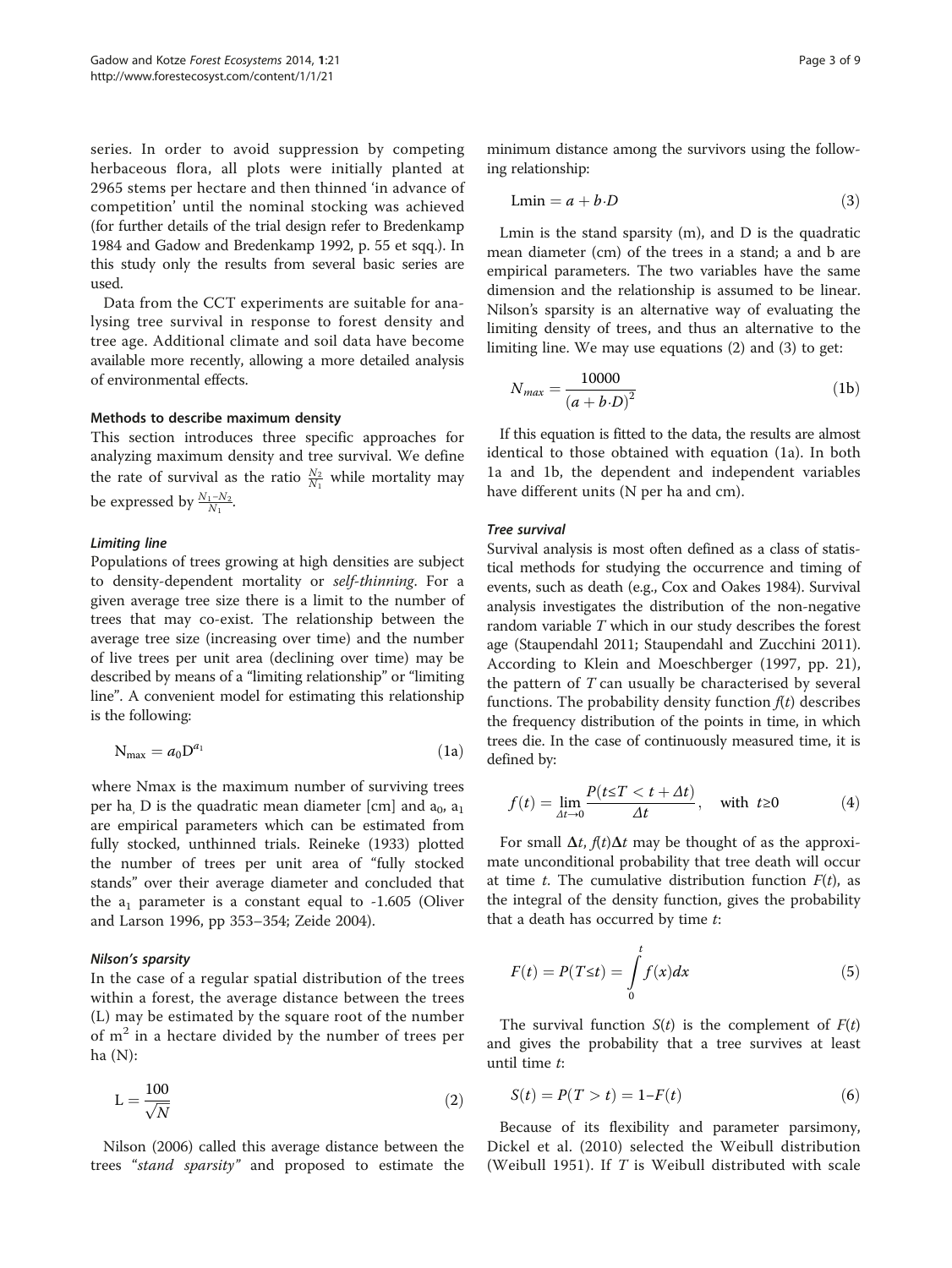parameter b and shape parameter c, the survival function is given by:

$$
S(t) = \exp\left[-\left(\frac{t}{b}\right)^c\right] \tag{7}
$$

with  $t > 0$ . In this study, we will fit the survival function (Equation 7) to observed surviving P. patula and P. elliottii trees n years after planting and try to relate its parameters to the different planting espacements.

## Results

## Maximum density

#### Limiting line and site index

The limiting line was fitted to the CCT experiments listed in Additional file [1:](#page-7-0) Table S1 and the parameter estimates for the eight datasets are listed in Additional file [3](#page-7-0): Table S3. Not surprisingly, the value of  $a_1$  deviates considerably from the constant -1.605 proposed by Reineke ([1933\)](#page-8-0). Previous studies have shown that the exponent may assume a wide range of values, depending on tree species and site conditions (Gadow [1986\)](#page-7-0). The relationship between the intercept (coefficient  $a_0$ ) and the site index is shown in the graph on the right of Additional file [3](#page-7-0): Table S3.

The value of the intercept, which is the most important indicator of maximum density, is increasing with increasing site index. This is apparent in both species. The relationships between site index and a0 are:

Pinus elliottii : 
$$
a_0 = -464924 + 64472 * SI20
$$
 (8)  
×  $(R^2 = 0.79, n = 4)$ 

*Pinus patula* : 
$$
a_0 = -2542807 + 142609 * SI20
$$
 (9)  
  $\times (R^2 = 0.88, n = 4)$ 

The results of relationships (8), (9) are based on four experiments for each of the two species. The database is limited. Nevertheless, to our knowledge, this is the first time that an estimate of maximum density could be related to site index. The range of site indices (17-24 m and 20-24 m) is relatively broad and covers a wide range of the growing sites where the two species are found in South Africa. The dramatic effect of the environment on the maximum density of the same species can be seen in Figure [1](#page-4-0) which shows the limiting line fitted to *Pinus* elliottii MacMac using the 0.975 percentile data.

The limiting lines for the Pinus elliottii experiments in MacMac and Kwambonambi are also shown in Figure [1](#page-4-0), with the log transformed variables. The lines are almost parallel and the difference between the intercepts in terms of maximum surviving trees for a given mean diameter is considerable. For example, for a quadratic mean dbh of 30 cm the maximum number of live trees is estimated at  $N_{\text{max}} = 781116.5 \cdot 30^{-2.09} = 639$  per ha in

Kwambonambi and at  $N_{\text{max}} = 1063674.8 \cdot 30^{-2.04}$  = 1032 in MacMac. Kwambonambi supports only 67 percent of the MacMac maximum and the difference between the two sites, given a quadratic mean dbh of 30cm, is 1032-639 = 393 P. elliottii trees per ha. The growing conditions are very different. Considerably more trees are able to survive on the cool mountain site at MacMac than on the warm subtropical sandy site at Kwambonambi.

#### Nilson's sparsity

The parameters of Equation [3](#page-2-0) can be estimated using data from fully stocked, unthinned trials, again using specific percentile values and the R library quantreg. The relations are presented in Figure [2](#page-4-0) and the corresponding equations are:

Lmin = 
$$
0.4044 + D * 0.0870
$$
 for all *Pinus elliptiti* experiments  
(10)

Lmin = 
$$
0.4178 + D * 0.0980
$$
 for all *Pinus patula* experiments  
(11)

The four coefficients are highly significant, and surprisingly similar. The relationship between the minimum average spacing and average tree size is assumed to be linear, at least up to the point when the tree size does not increase sufficiently, but mortality continues. It appears that, after reaching an average dbh of about 60 cm, the trees start dying, not as a result of competitioninduced self-thinning, but possibly because of other factors, such as failing defence mechanisms and reduced ability to survive pathogen attacks.

Shvidenko et al. [\(2006](#page-8-0)) describe the development of the number of trees per ha and the average tree diameter for fully stocked Pinus sylvestris forests in the forest tundra and northern taiga ecoregions in the European part of Russia. These data show a linear relation between L and D up to the age of 200 years. For the CCT data of the two pine species, the relationships appears to be linear up to a mean diameter of about 60 cm.

#### Tree survival

Survival functions (Equation 7) were fitted to different planting densities of the two pine species in each of the four CCT experiments listed in Additional file [3](#page-7-0): Table S3. Figure [3](#page-5-0) presents examples of the fitted functions involving Pinus elliotti with four different planting densities of the CCT experiments MacMac and Kwambonambi.

The parameter estimates of the 32 survival functions are presented in Additional file [4](#page-7-0): Table S4. The scale (b) and shape (c) parameters of the Weibull distribution are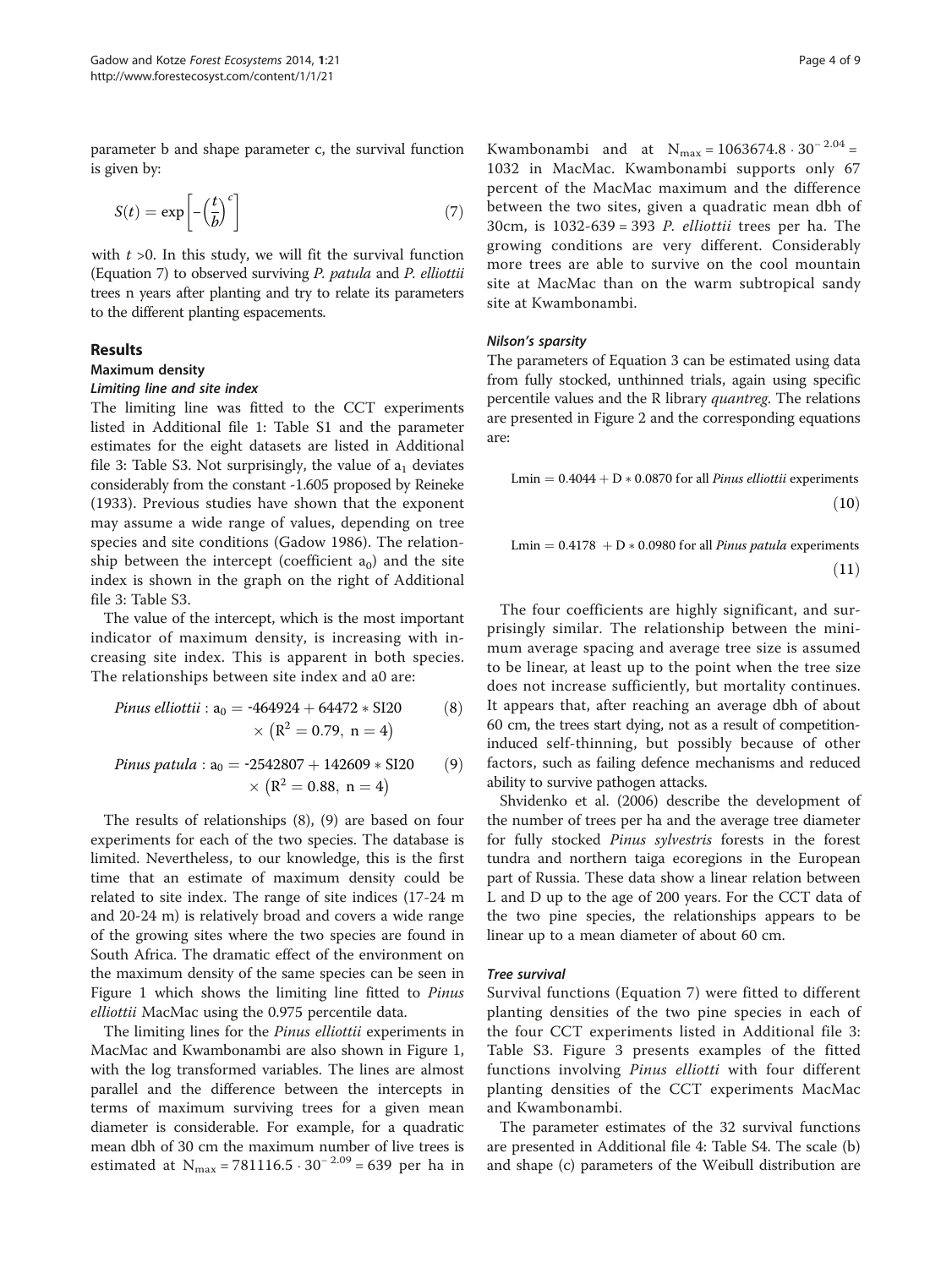<span id="page-4-0"></span>

linear functions of the number of planted trees per ha and may be estimated using the following linear models:

- $\ln(c) = AC + BC * \ln(number$  of planted trees per ha $(12)$
- $\ln(b) = AB + BB * \ln(number$  of planted trees per ha $(13)$

The four parameters of these two equations are listed for each of the 8 experiments in the last two columns of

Additional file [4](#page-7-0): Table S4. These results show that the Weibull function is suitable for estimating individual tree survival for both species and planting densities between 2965 and 741 trees per ha.

This relationship is potentially useful in that it permits estimating the lifetime distribution for a range of planting densities. The probability of tree survival and tree mortality is affected by the planting espacement and as expected,

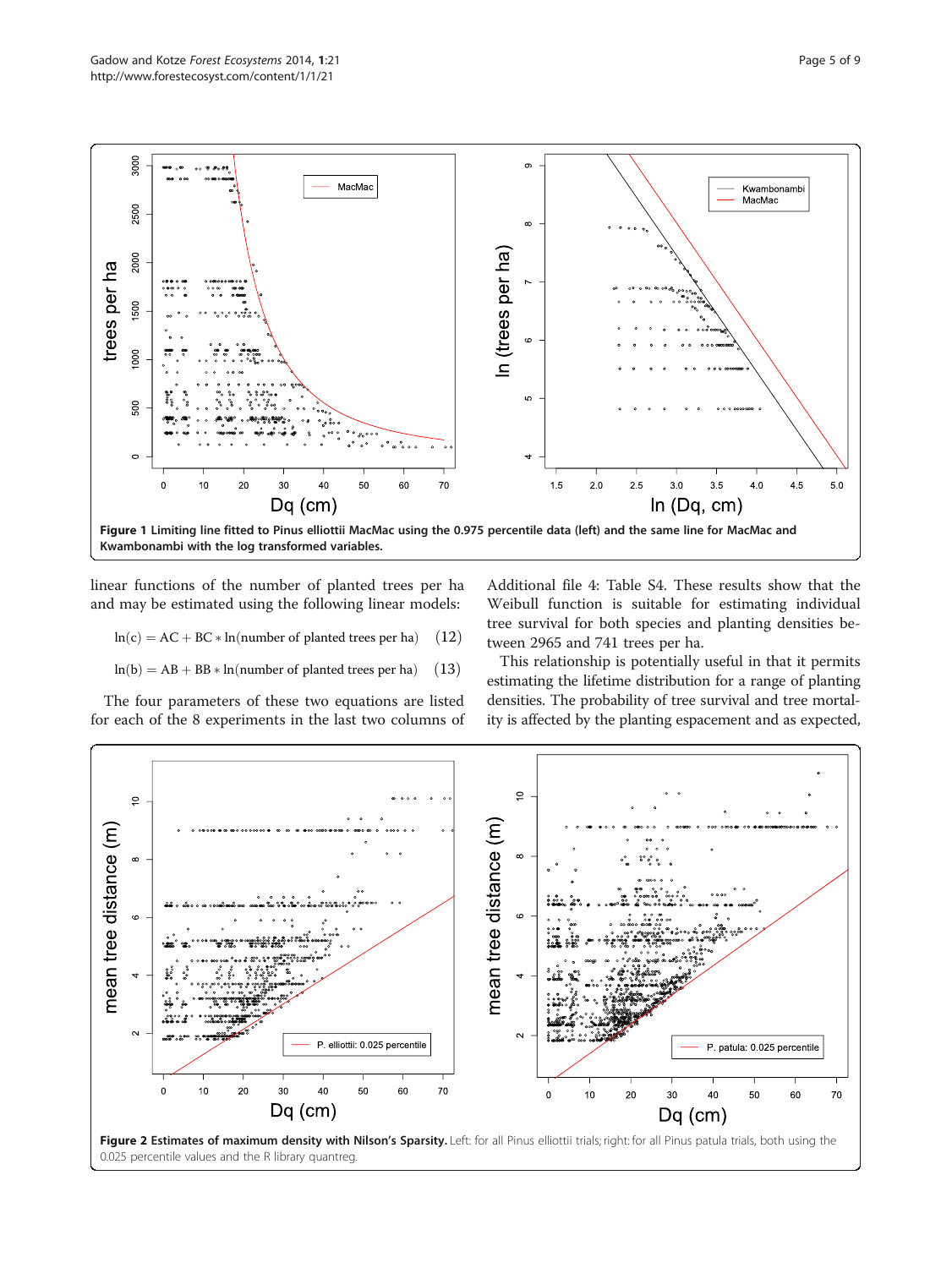<span id="page-5-0"></span>

the probability of tree survival is increasing with decreasing number of planted trees per unit area. The peaks of tree mortality occur earlier, and this effect is longer lasting, in the higher planting densities. These characteristic differences are notable for both species and the entire range of ages. It was also possible to relate the Weibull parameters to site index using the following linear equations with both Pinus patula and P. elliottii data combined:

$$
c = -1.611 + 0.2336 \text{ (S120)}\tag{14}
$$

$$
b = 110.46 - 2.813 \text{ (SI20)}\tag{15}
$$

The slope coefficients were significant in both equations, but the intercept was only significant in equation (15). Interestingly, the response of the two species does not appear to be different. However, it must be pointed out again that the database is too limited to draw general conclusions about the relationship between site index and Weibull parameters.

## Discussion and conclusions

The extensive South African spacing experiments, maintained for rather long periods of time, provide very important information for the scientific analysis of maximum forest density and tree survival. The "limiting line" approach presented in this study is an attempt to describe the relationship between average tree size and number of trees per unit area. Reineke proposed a slope

constant of -1.605 which has been widely accepted and applied in many subsequent studies. Yoda's 3/2 power line of ecology represents a similar attempt to explain self-thinning with a very simple model. Both models have been questioned by a number of authors, including Zeide ([1985](#page-8-0), [1987](#page-8-0)) and (Gadow [1986](#page-7-0)). This study has once again confirmed that a generalisation of the Reineke exponent cannot be substantiated by empirical observation, and that any model should be examined under a variety of specific conditions, before being labelled a "unified theory of ecology".

## Nilson's sparsity

Nilson [\(2006;](#page-8-0) see also Hilmi [1957\)](#page-7-0) argues that the most simple and logical relation is expected between variables of the same dimension, which is not the case in the Reineke model (Equation [1\)](#page-2-0). For this reason, and because of its simpler form, Equation [\(3\)](#page-2-0) was thought to be preferable when compared with Equation [\(1\)](#page-2-0). A general discussion on the assumption of linearity of Nilson's sparsity is not possible, because the CCT material does not cover the seedling stage and stands older than about 60 years. The tables published by Shvidenko et al. ([2006\)](#page-8-0) for Russian Pinus sylvestris forests on site quality II show that Nilson's sparsity is linear up to the age of 180 years. However, the available material shows that the assumption of linearity cannot be confirmed for the Pinus patula CCT studies. Considering the culmination of diameter increment of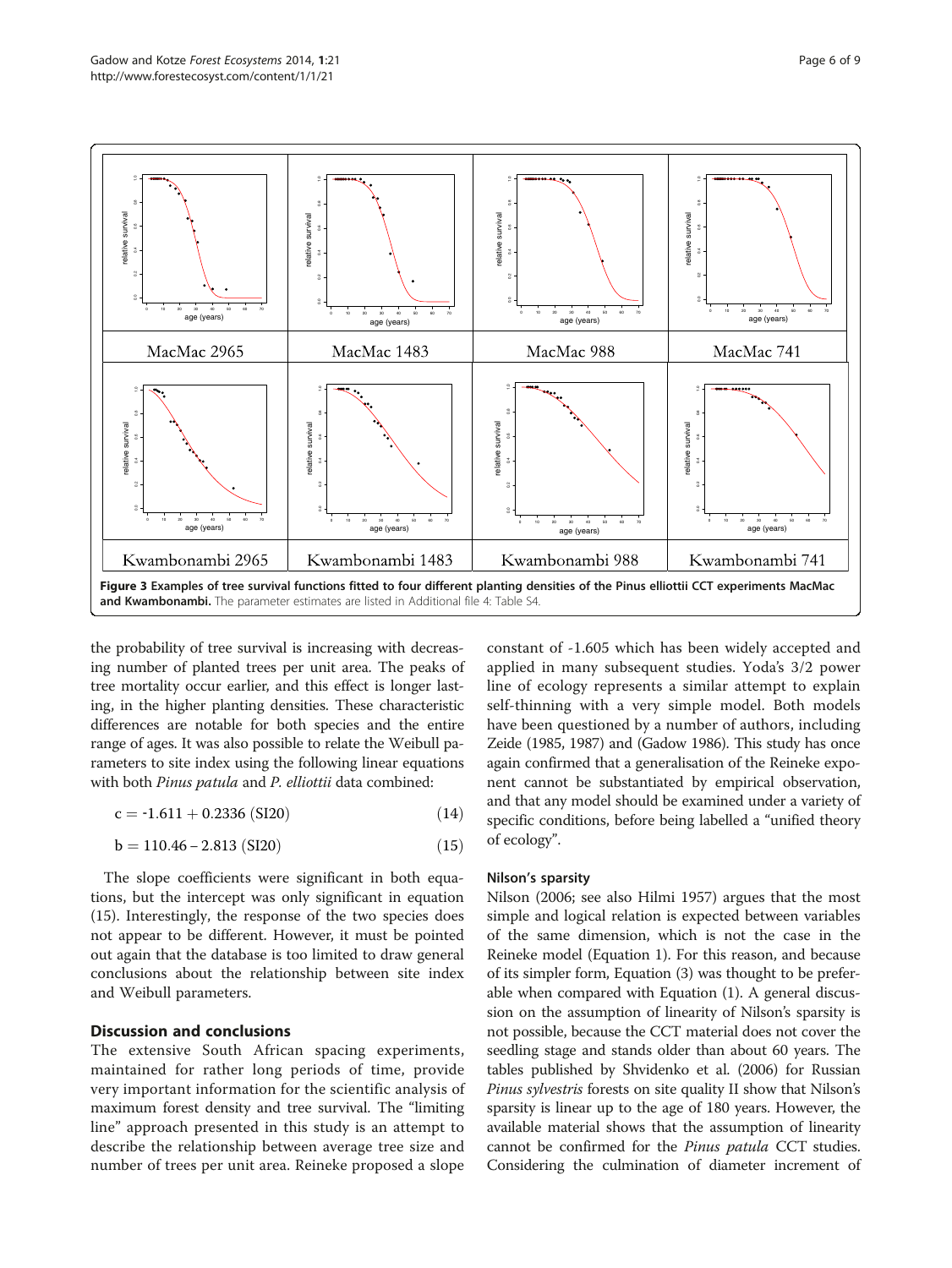Russian P. sylvestris and the much faster growing P. patula in South Africa one might expect that a deviation from linearity, should it signify a general, species independent pattern, could be induced at much higher ages in P. sylvestris. It is known that stem diameter scales well with crown extension and thus light competition and that these relations are very species specific, at least for conifers, which might affect the relationship.

## Development of density over age

The maximum density of a planted forest is usually unknown because of the high cost to obtain empirical observations that permit a credible analysis of that elusive natural phenomenon. In addition to the observations about maximum density, the CCT experiments provide information about the development of forest density. The development of relative spacing, the average distance between the trees divided by the dominant height, is shown in Figure 4.

The minimum relative spacing (RS) in the *Pinus elliot*tii experiment MacMac is 0.0752, observed at age 24. The minimum RS in the P. patula experiment MacMac is 0.095, observed at age 18. The maximum basal areas are 56.6 m<sup>2</sup>/ha at age 28 for *P. patula* MacMac 83.6 m<sup>2</sup>/ha at age 24 for P. elliottii MacMac.

## The nelder design

Maintaining a series of large field plots over long periods of time is expensive. One attempt to reduce such high

costs is the design proposed by Nelder ([1962\)](#page-8-0). The compact Nelder design consists of a number of spokes of an imaginary wheel with trees planted at different radial distances, at the intersection of circular arcs and linear spokes (Barry [2013](#page-7-0)). Parrot et al. [\(2012\)](#page-8-0) discuss various aspects of the Nelder design which allows the effects of different planting densities to be examined in a single experiment. The experimental unit in a Nelder design is the individual tree and research usually involves to relating the available growing area of each tree to growth rates or tree architecture (Gaul and Stüber [1996;](#page-7-0) Mabvurira and Miina [2002;](#page-8-0) Aphalo and Rikala [2006\)](#page-7-0). According to Affleck [\(2001\)](#page-7-0) the analysis of Nelder experiments is problematic because the compact arrangement of trees may result in significant correlations among neighbouring variables. Hall ([1994](#page-7-0)) notes that seedling survival is a primary concern when establishing Nelder plantings because a major drawback of the Nelder design is the sensitivity of the analysis to tree mortality (see also Stape and Binkley [2010\)](#page-8-0).

The compact Nelder design, although having a cost advantage, only presents observations about the relationship between available growing space, tree growth and tree architecture. The Nelder wheel does not provide information about maximum density and the analysis is usually limited to the juvenile stage (Gaul and Stüber [1996](#page-7-0)). As mentioned before, data about the maximum density of planted forests are very scarce because the cost of maintaining a series of unthinned,



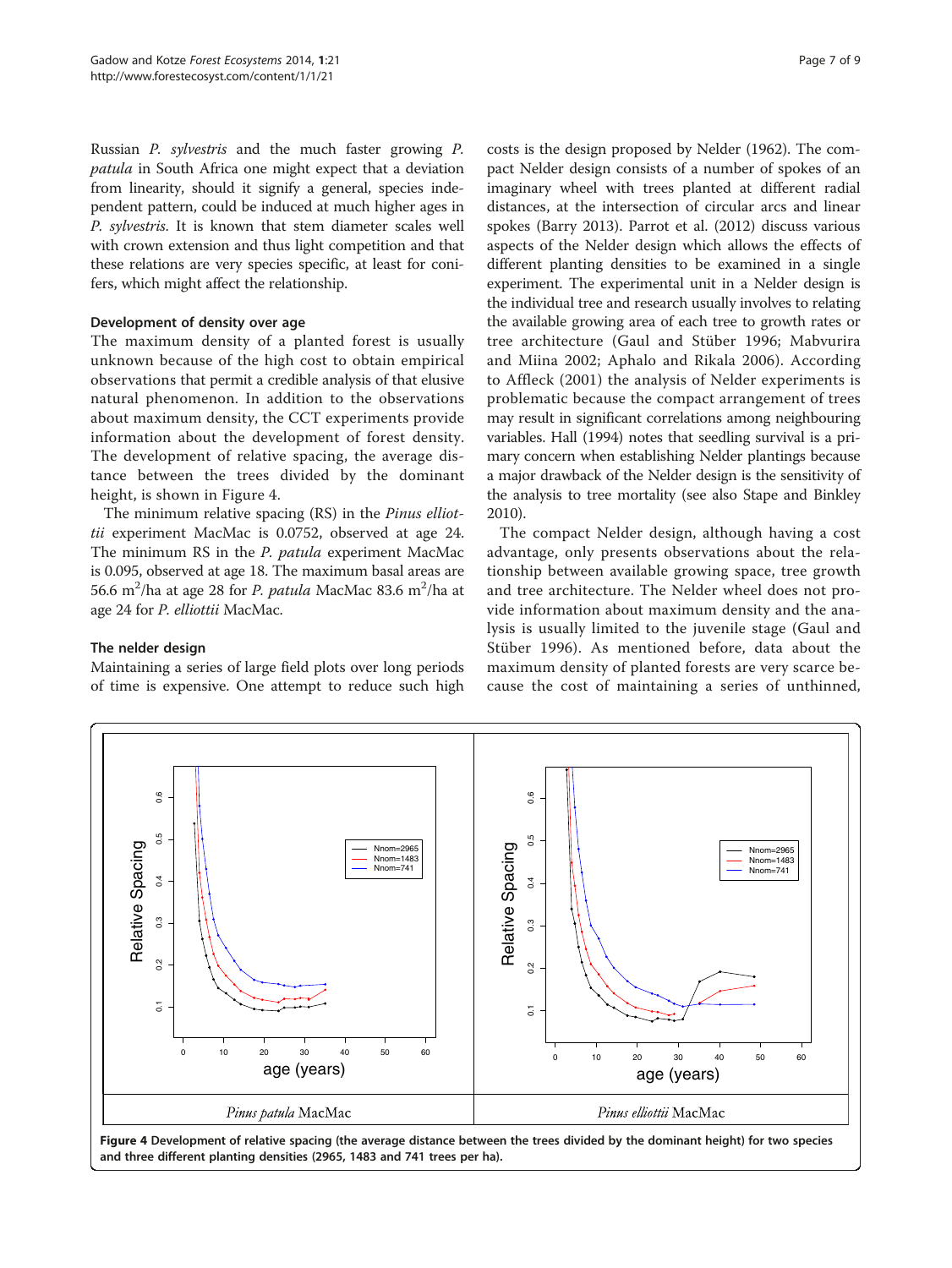<span id="page-7-0"></span>densely-stocked and sufficiently large field plots over long periods of time may be exorbitant. The CCT experiments represents, therefore, a valuable source of information for the analysis of maximum density and tree survival. Surprisingly few studies have used these unique datasets.

## Risk and uncertainty

This contribution is part of a thematic series on risk and uncertainty. It is therefore appropriate to relate the results to the overall topic. The scientific analysis of risk and uncertainty in the context of natural hazards had its beginning at the turn of the  $18<sup>th</sup>$  century, when catastrophic events were no longer considered simple acts of destiny, but as relations of causes and effects (Weiss [2001](#page-8-0)). Plantation forest ecosystems have become an important strategic resource in a number of countries. Many industrial plantations are re-established after clearfelling and never thinned, especially those grown on short rotations and for maximum biomass, and their development resembles that of the unthinned CCT series. This study, therefore, contributes to a better understanding of tree survival and maximum density which are the key factors required for estimating risk and uncertainty. The risk of tree mortality is not constant, but varies with tree species, planting density, tree age and growing site. For estimating that risk, therefore, continuous long-term observation on different sites and with varying planting densities, as provided by the unthinned CCT series, are essential. Because of the particular risks involved in overaged plantations, such observational studies should be maintained as long as possible, preferably beyond the age of natural tree longevity.

## Additional files

[Additional file 1: Table S1.](http://www.forestecosyst.com/content/supplementary/s40663-014-0021-4-s1.docx) List of CCT experiments used in this study and their approximate geograpical location indicated by the trial number shown in the first column of the table on the left.  $MAT = mean$  annual temperature ( $^{\circ}$ C); MAP = mean annual precipitation (mm); SI20 = mean height of dominant trees at age 20; Soil texture: Cl = clay, Lm = loam,  $Sa = sand$ .

[Additional file 2: Table S2.](http://www.forestecosyst.com/content/supplementary/s40663-014-0021-4-s2.docx) Left: Trees per ha planted for the CCT unthinned pine series. Right: Map of the CCT spacing study at Nelshoogte. The colored plots represent the unthinned series. Each of the four replications of one planting espacement covers an area of 0.081 ha (after Gadow and Bredenkamp 1992).

[Additional file 3: Table S3.](http://www.forestecosyst.com/content/supplementary/s40663-014-0021-4-s3.docx) Parameter estimates for the limiting line involving the entire dataset. All coefficients are highly significant. The graph on the right shows the relationship between the SI20 and the intercept of the limiting line for P. elliotti (circles) and P. patula (black dots).

[Additional file 4: Table S4.](http://www.forestecosyst.com/content/supplementary/s40663-014-0021-4-s4.docx) Weibull scale (b) and shape (c) parameters for 32 survival functions fitted to four different planting densities of the eight CCT experiments.

#### Competing interests

The authors declare that they have no competing interests.

#### Authors' contribution

HK acquired and prepared the summary data. KGv did the data analysis and constructed the article. HK edited the final version of the ms. Both authors read and approved the final manuscript.

#### Acknowledgements

We wish to express our gratitude to all those who conceived and implemented the South African spacing experiments. Special thanks are due to the individuals who measured the trees and to the institutions, especially the former South African Forest Research Institute and its successors, who made these unique observations available for research.

#### Author details

<sup>1</sup>Department of Forest and Wood Science, University of Stellenbosch, Stellenbosch, South Africa. <sup>2</sup>University of Göttingen, Göttingen, Germany.<br><sup>3</sup>Mondi, South Africa Division, Hilton, South Africa. <sup>3</sup>Mondi, South Africa Division, Hilton, South Africa.

#### Received: 7 August 2014 Accepted: 3 October 2014 Published online: 15 October 2014

#### References

- Affleck DLR (2001) A Comparative Study of Spatial Analysis Methods for Forestry Nelder Experiments, MSc Thesis. University of British Columbia, p 70
- Aphalo PJ, Rikala R (2006) Spacing of silver birch seedlings grown in containers of equal size affects their morphology and its variability. Tree Physiol 26 (9):1227–1237
- Barry RP (2013) Nelder Plots. Encyclopedia of Environmetrics 4
- Bredenkamp BV (1984) The CCT Concept In Spacing Research A Review. In: Proceedings of the IUFRO Symposium On Site And Productivity Of Fast Growing Plantations. Pretoria and Pietermaritzburg, South Africa, 1984
- Bredenkamp BV, Kotze H, Kassier H (2000) The Langepan CCT. A Guide To A Correlated Curve Trend Spacing Experiment in Eucalyptus grandis at Kwambonambi, Kwazulu-Natal. South African Forestry Company Limited, Pretoria, South Africa
- Burgers TF (1976) Management Graphs derived from the Correlated Curve Trend (CCT) Projects, South African For Res Inst, Bulletin Nr. 54, Dept. Forestry, Pretoria, South Africa
- Cox DR, Oakes D (1984) Analysis of Survival Data. Chapman & Hall, London
- Craib IJ (1939) Thinning, Pruning And Management Studies On The Main Exotic Conifers Grown in South Africa. Govt. Printer, Pretoria
- Dickel M, Kotze H, Gadow KV, Zucchini W (2010) Growth and Survival of Eucalyptus grandis – a Study based on Modeling Lifetime Distributions. Int J Math Comput Forestry Nat Resour Sci 2(2):20–30, available online at <http://mcfns.com/index.php/Journal/article/view/MCFNS.2-86>
- Drew TJ, Flewelling JW (1979) Stand density management: an alternative approach and its application to Douglas-fir plantations. For Sci 25:518–532
- Gadow KV (1986) Observations on self-thinning in pine plantations. S Afr J Sci 82(7):364–368
- Gadow KV (1987) Untersuchungen Zur Konstruktion Von Wuchsmodellen Für Schnellwüchsige Plantagenbaumarten. Universität München, Forstl. Forschungsberichte, Nr. 77, 147 S
- Gadow KV (2013) Messung und Modellforschung Grundlagen der Forsteinrichtung (Measurement and Modeling Research - Basis for Forerst Design). Allgemeine Forst und Jagdzeitung 184(7/8):143–158
- Gadow KV, Bredenkamp BV (1992) Forest Management. Academica Press, Pretoria Gaul HT, Stüber V (1996) Der Eichen-Nelder-Verbandsversuch Göhrde. Forst und Holz 51:70–75
- Gingrich SE (1967) Measuring and evaluating stocking and stand density in Upland hardwood forest in the Central States. For Sci 13:38–53
- Grace J, Berninger F, Nagy L (2002) Impacts of climate change on the tree line. Ann Bot (London) 90(4):537–544
- Greenberg JA, Dobrowski SZ, Vanderbilt VC (2009) Limitations on maximum tree density using hyperspatial remote sensing and environmental gradient analysis. Remote Sens Environ 113:94–101
- Hall RB (1994) Use of the crown competition factor concept to select clones and spacings for short-rotation woody crops. Tree Physiol 14(7-8-9):899–909
- Hilmi GF (1957) Theoretical Bio-Geo Physics Of Forest. –- AN SSSR. USSR, Moscow [In Russian]
- Hynynen J (1993) Self-thinning Models for Even-aged Stands of Pinus sylvestris, Picea abies and Betula pendula. Scand J For Res 8:326–336